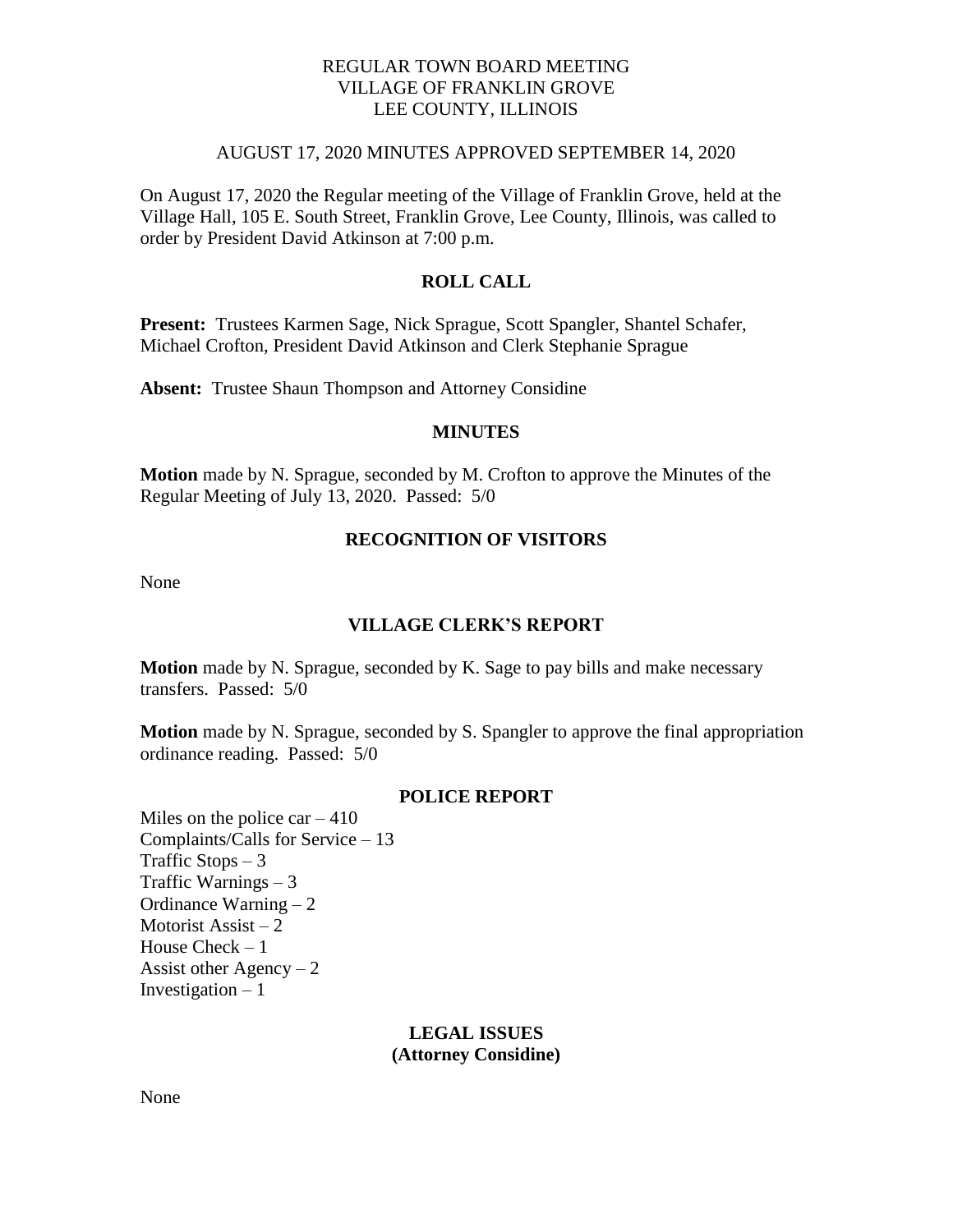#### **GENERAL ISSUES**

**Motion** made by N. Sprague, seconded by S. Spangler to pass the Lee County Hazard Mitigation Committee Resolution. Passed: 5/0

### C**OMMITTEE REPORTS**

### **STREETS & ALLEYS**

(N. Sprague Chairman)

The village employees did a great job cleaning up after the recent storm that came through. All the tree storm clean up has been completed.

### **WATER & SEWER**

(M. Crofton Chairman)

Trustee Crofton advised cost to replace broken water line will be around \$300,000. He has to get back with IML and will get with Fehr Graham to see about a grant.

### **COMMUNITY DEVELOPMENT**

(S. Schafer Chairman)

Trustee Schafer informed the board she discussed the library situation with WIPFLI, auditor stated there is only one other town that she is aware of which the library is with the village. Auditor understands where the village is coming from and in order for them to separate, they would need their own tax ID. Marilyn stated they would have to become a library district before getting a new tax ID. Trustee Spangler stated it may be hard to get the library on board as the director did not want to separate. There are new library board members so maybe they would be on board. President Atkinson stated besides the money effects of having the library as part of the village, it also effects us being able to offer our employees IMRF. Trustee Schafer stated the auditor stated there is potential for money laundering, not that there is anything suspicious, but the potential is there so it could benefit the village and the library if they were their own district. Trustee Schafer asked if she could get back in contact with Attorney Considine and President Atkinson stated to go ahead.

Trustee Schafer stated the village clerk/treasurer being the same person might be more of a problem. President Atkinson stated it is not, he has already ran it up the pole and there is not a problem with the clerk/treasurer being one in the same. Trustee Schafer stated she looked at a bunch of towns about our size and they don't seem to have the same person doing both positions. President Atkinson said there are a lot of villages that one person shares the responsibility. There are lots of checks and balances, two signatures required and the clerk is not one of them. President Atkinson stated he spoke with the auditors in the past and they indicated it is not uncommon for a community our size.

BJ accepted the ISDA responsibility.

Marilyn asked if the village would be interested in office chairs from the library. The board said they would be interested.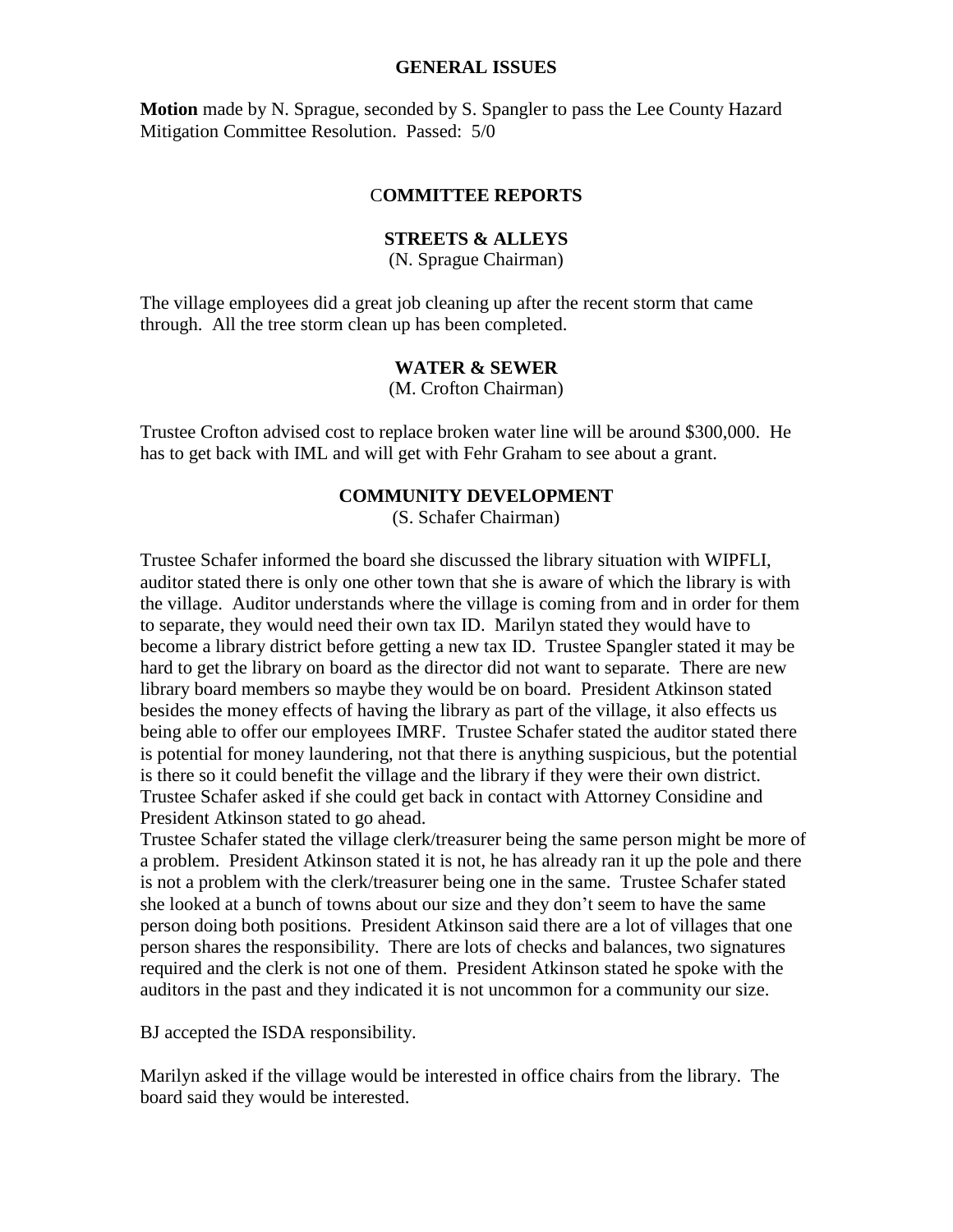# **PROPERTIES**

### (K. Sage Chairman)

Clerk Sprague advised she spoke with Rich Bartlett regarding the park sidewalk light bid and he said when he left the poles would be in, everything would be done except the actual connecting the power to the pole and connecting the power to the panel box.

**Motion** made by S. Spangler, seconded by N. Sprague to accept the bid from RMB Services Inc for \$4,600 (\$4,300 for  $2<sup>nd</sup>$  option of directional bore plus \$300 for additional conduit). Passed: 5/0

Trustee Schafer mentioned there were wasp nests on the equipment. Ron Miller said he would take care of them.

# **FINANCE AND INSURANCE COMMITTEE**

(S. Thompson Chairman)

None

# **TOURISM**

### (S. Spangler Chairman)

Trustee Spangler informed the board the Historical Society is down to a few people, need next generation involvement or Chaplain Creek will be no more. They need funding, the old money has dried up and they are trying to come up with ways to earn money for upkeep. Scott suggested an Air B&B out there and they are mulling it over.

Trustee Spangler stated the new tourism page is up and running at franklingrove.org. The tourism page looks great, Scott is trying to get a place for people to be able to share their beautiful sunset pictures, etc. Trustee Schafer suggested adding some old pictures as well.

Trustee Spangler said the car show is raising money for new restrooms at the park. He talked to someone that recommended adding on to the Women's Club Shelter, one handicap accessible restroom with baby changing station, urinal and handicap accessible toilet, we could pipe into the existing plumbing and possible heating.

# **HISTORIC PRESERVATION/EARLY WARNING**

(S. Spangler Chairman)

### None

Trustee Spangler stated we should consider adding something to the effect of we can burn in the event of an emergency with Street  $&$  Alley chairman/Mayor approval. President Atkinson asked why not just chip it. Scott stated we in the event we ever get hammered like some other towns did, it would be too much to chip. Trustee Crofton stated in that case the state would come in with a big tub grinder. Trustee Sprague suggested a piece of land out side of town. Trustee Spangler stated in a small town you expect to see people helping out, it would be nice if there was somewhere, they could help. Trustee Schafer stated it could be a problem if there was a big fire, we would be liable.

Ron Miller stated he is trying to get a hold of someone to get rid of chips. President Atkinson stated he didn't believe the landfill would charge. Trustee Sprague suggested Timber would probably take them. President Atkinson suggested maybe a Sunday to get a couple big trucks on it.